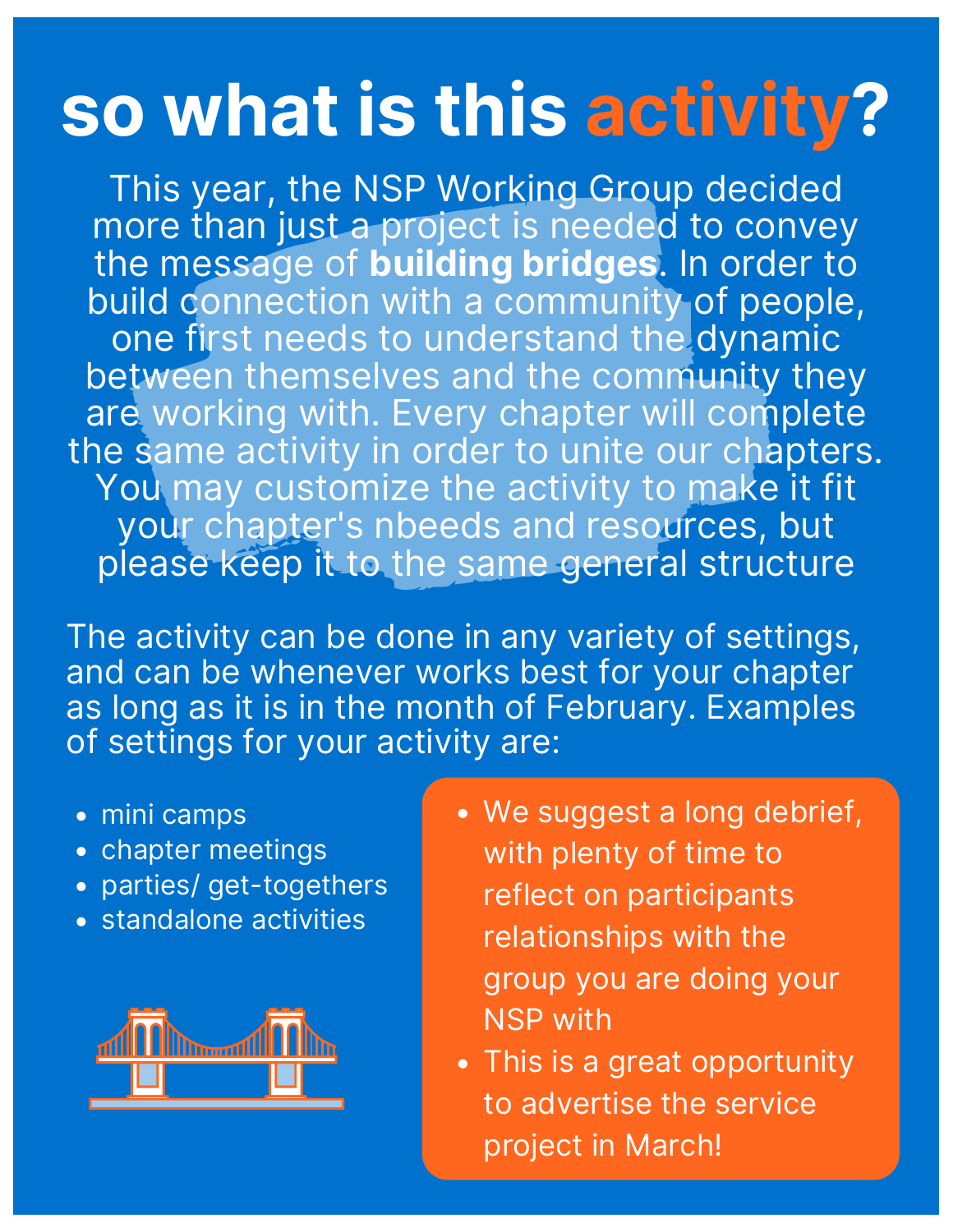# **building bridges activity**

**Facilitators**: NSPL and JB board **Time and place:** month of February, 1.5-2 hours **Materials**: large paper, markers

### **ASK Model**

**Attitudes**: Willingness to...

- Work with others and listen to others ideas
- Have an open mind when considering other's point of view

### **Skills**: Ability to…

- Coopere with others to ultimately achieve a goal
- Compromise to meet the goals of all parties
- Accomplish one problem with multiple solutions

### **Knowledge**: Understanding of…

- The differing needs of communities and why those differences exist
- . Why there is no "right" way to do things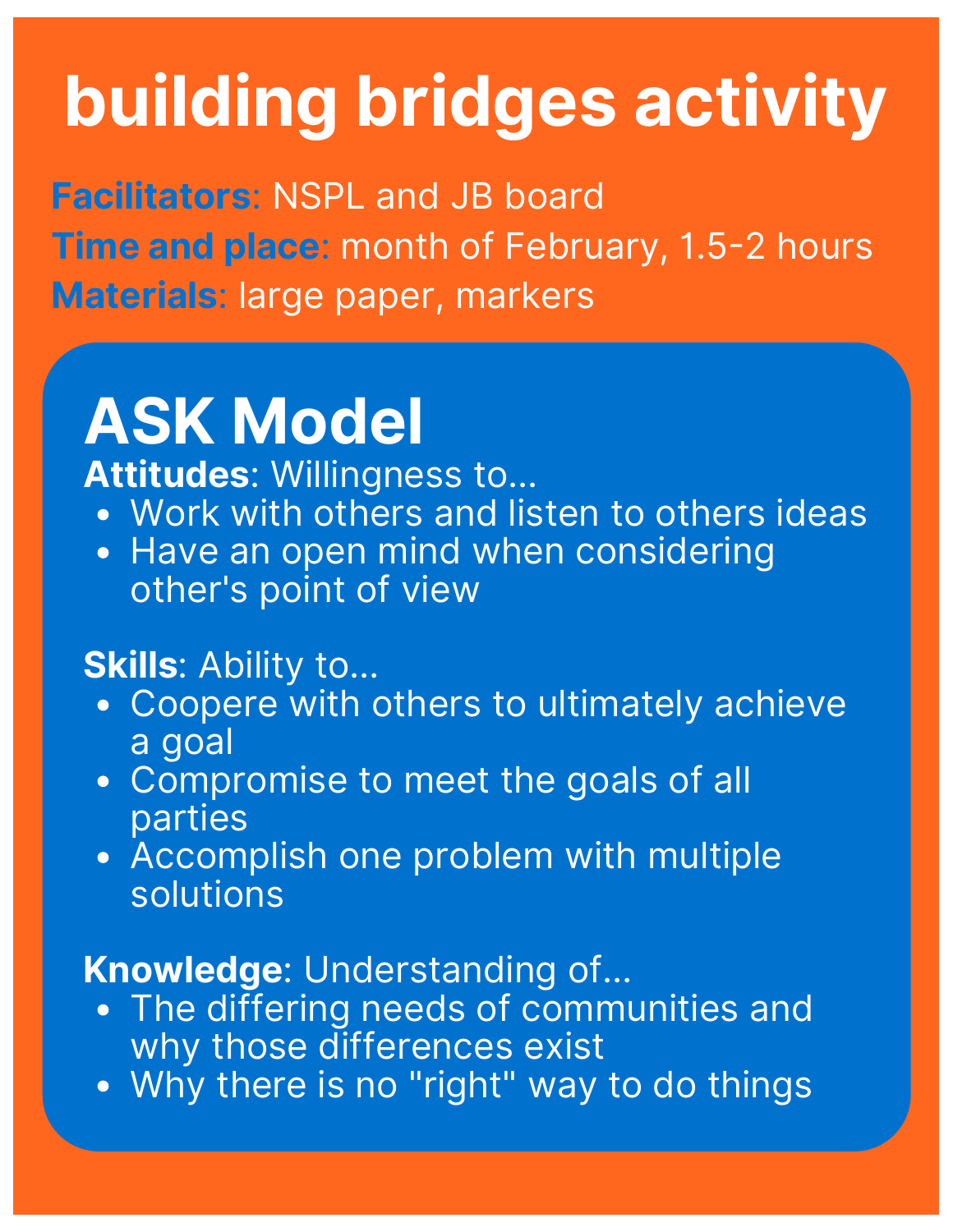## **building bridges activity**

**1** Split the participants into four groups: the board of directors of the factory, the workers union, the environmental groups, and the city council. The city council should be the smallest group, with no more than four or five members. Have a JB member present in each group to participate and answer any questions.

#### **2 Read this statement:**

A coal factory in your small town of NSPville has been shut down due to protests after a worker recently died on the job. The worker had complained of asthma due to the air conditions in the coal plant. The worker also was working 70 hours a week, something that was not uncommon for the workers of the factory. This factory provides jobs to 40% of people in NSPville and there are minimal options for the people to work in other fields. However, the factory also emits 40% of the town's entire carbon output. The workers union is striking to protest the unsafe working conditions. Environmental groups are also gathering outside the factory to protest the carbon emissions. The city council has called a meeting to mediate between the three groups in order to find a solution. The goal of the meeting is to make a list of conditions for the operation of the factory that satisfy all parties. The city council will make the final decision on the conditions.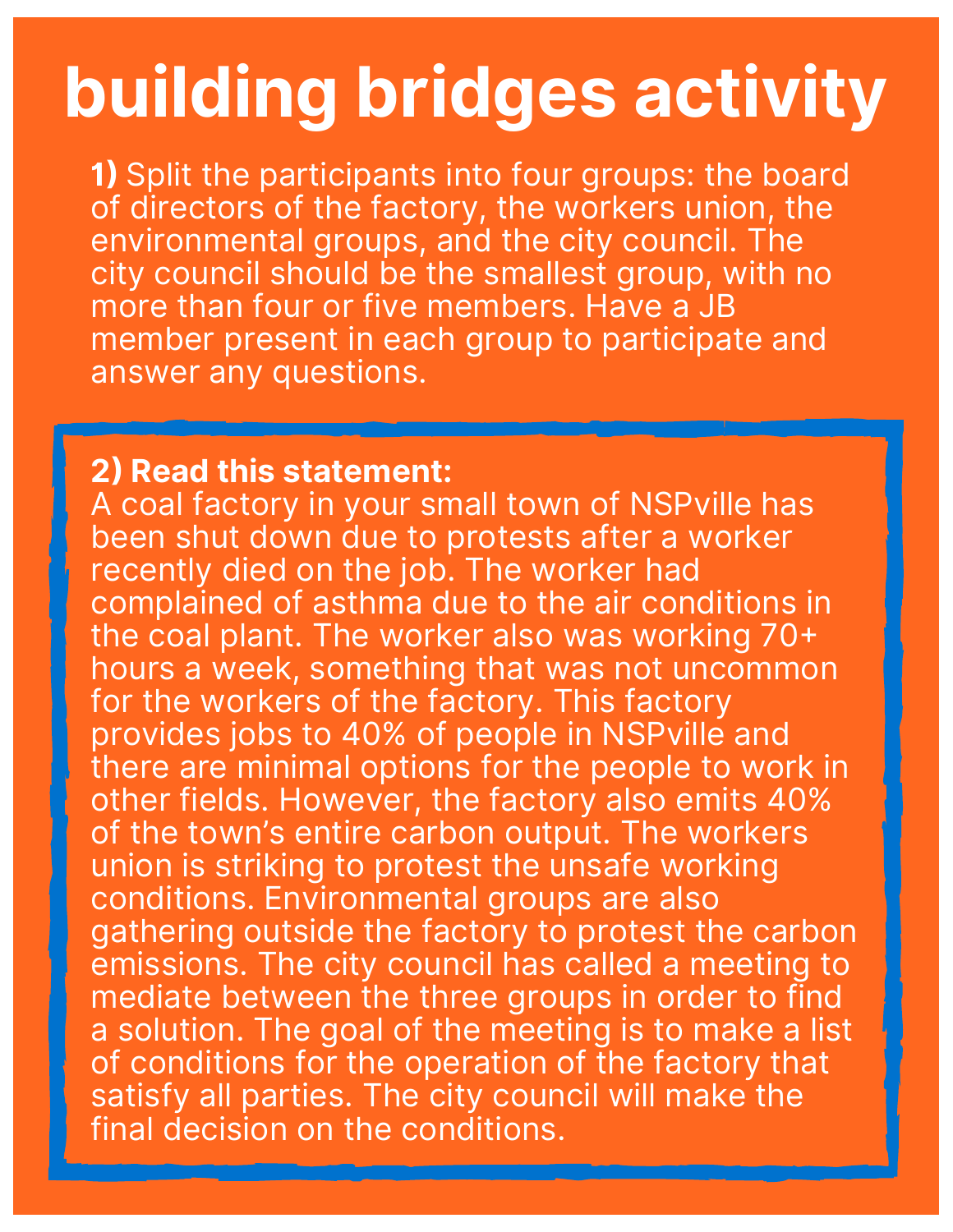## **building bridges activity**

**3**) Discuss for 20 minutes within each group about their demands for the city council regarding the conditions for the factory to reopen.

**4)** Each group will appoint a representative and have 3 minutes to present their proposals to all the participants.

**5)** Have an open discussion between all four groups on what the combined conditions should be. The city council will mediate and try to compromise between them. The city council will make a list on a large piece of paper of the new conditions, trying to keep in mind the positions of each group.

Encourage each group to argue for why they want their specific conditions, and question other groups